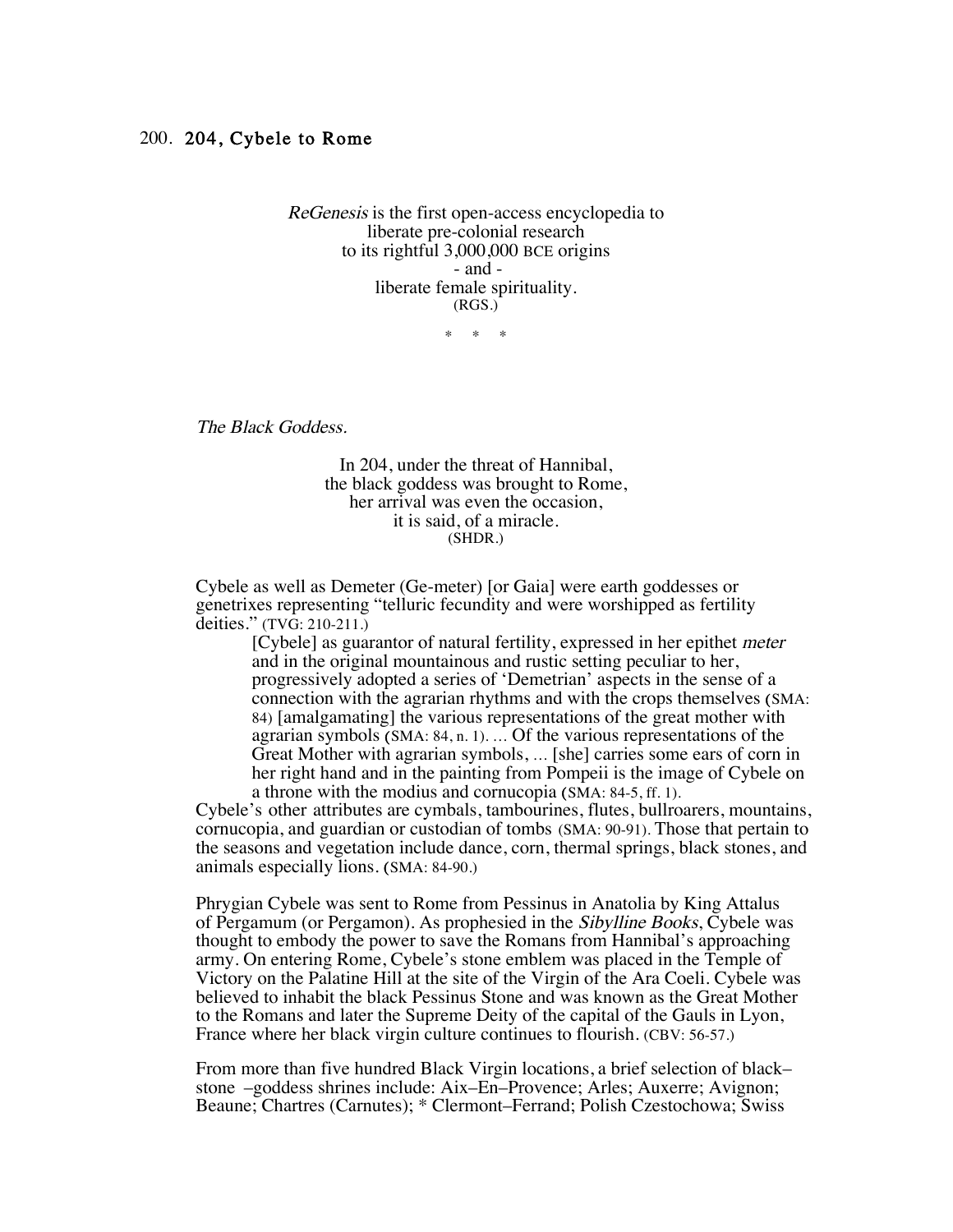Einsiedeln; Orléans; Marseilles; Mont St. Michel; famous Plaza de Cibeles fountain in Madrid; Artemis–Diana of Ephesus; Lady Hera of Crotone; Egyptian Isis; and Pallas Athena of Toulouse. (CBV: 56-71.)

\* Black Madonna With Child of Chartres, France was whitewashed in 2013 CE.

Although the black stone Goddess Cybele or Black Meteorite Goddess Cybele \* gained official Magna Mater status in Rome (TOL: 188-9), E. O. James proposes that her origins may be from Mesopotamia.

If it was on the fertile plains of Mesopotamia that this personification of the life – bestowing principle was introduced into Asia Minor, largely through the influence of Hurrian and Hittite peoples, Phrygia became the cradle land of the cult [culture] of Cybele. Centered at Pessinus, it spread westwards finally reaching Greece, and in 204 B. C. E. was transferred to Rome (TOL: 186).

\* Further research in process on recent meteorite studies of ancient black conical stones (baetyls) including: Aphrodite's Palaeo – Paphos Sanctuary; Syrian Elagabal in Emisa or Emesa; Mecca's black Ka'ab, Ka'aba, Kuba, Kube, or Kaabeh (cube) goddess (CAA: 22); Pessinus; Perge; Sidon; Synnada; Tripolis; Cyrrhus; Mallas; Sardis; Pierian Seleucia; Macedonia; Tyre; Attuda; Samothrace, Pola, Palatine, Cybele/Kubaba/Kybele, Pirro Ligorio, plus Nymphaea.

Baring and Cashford summarize significant transitions during the Roman Period. In tandem with the expanse of the Roman Empire, Anatolia became a Roman province. Cybele became 'Mother' (Magna Mater) to the Romans, as she had been previously to the Greeks and the Anatolians. In the transition, Cybele's following and allegiance became an aspect of the Roman state religion side by side with Isis. Cybele's Roman temple housed the black Pessinus stone that was revered until the fifth c. AD when destroyed by fire and was never again seen. (MG: 400-401.)

Concurrent with the Roman Republic, the three Anatolian cities of Troy, Pergamum (or Pergamon), and Pessinus continued to apotheosize Cybele. (MG: 401.) But come the twelfth century, goddess reverence and dedication was considered one of the most evil 'sins of Christendom' along with female 'sensuality' (n. 23) and therefore began to disappear. "And so the image of the goddess as the life of the earth faded in the memory of the people, who transferred their hope and trust and their ancient rituals to the Virgin Mary and the Christian female saints (MG: 405)."

Regarding the various discussions about mutilation, Giulia Sfameni Gasparro's study, Soteriology and Mystic Aspects in the Cult of Cybele and Attis is included in this entry in hopes of spotlighting yet another consideration that may be less well known outside of Italy. Gasparro suggests that mutilation was only one aspect of the mystical tradition. "Nothing permits us to identify the 'mysteries' of Cybele with the mutilation of the Galli, which is only one aspect of the general picture of the cult of the Phrygian great goddess (SMA: 53)."

[Cybele's mystical tradition can be] traced back to the 'Lydian' version, in which Attis is a shepherd, deeply devoted to Cybele who loves him in return. … We have here a theme of the familiarity between the goddess and the young paredros. … [There is an] ambivalent relationship between the great goddess and her companion in the context of cults aimed at promoting fertility, like the Babylonian cult [culture] of Ishtar and Tammuz. A phenomenological analogy, and perhaps also an historical contiguity, with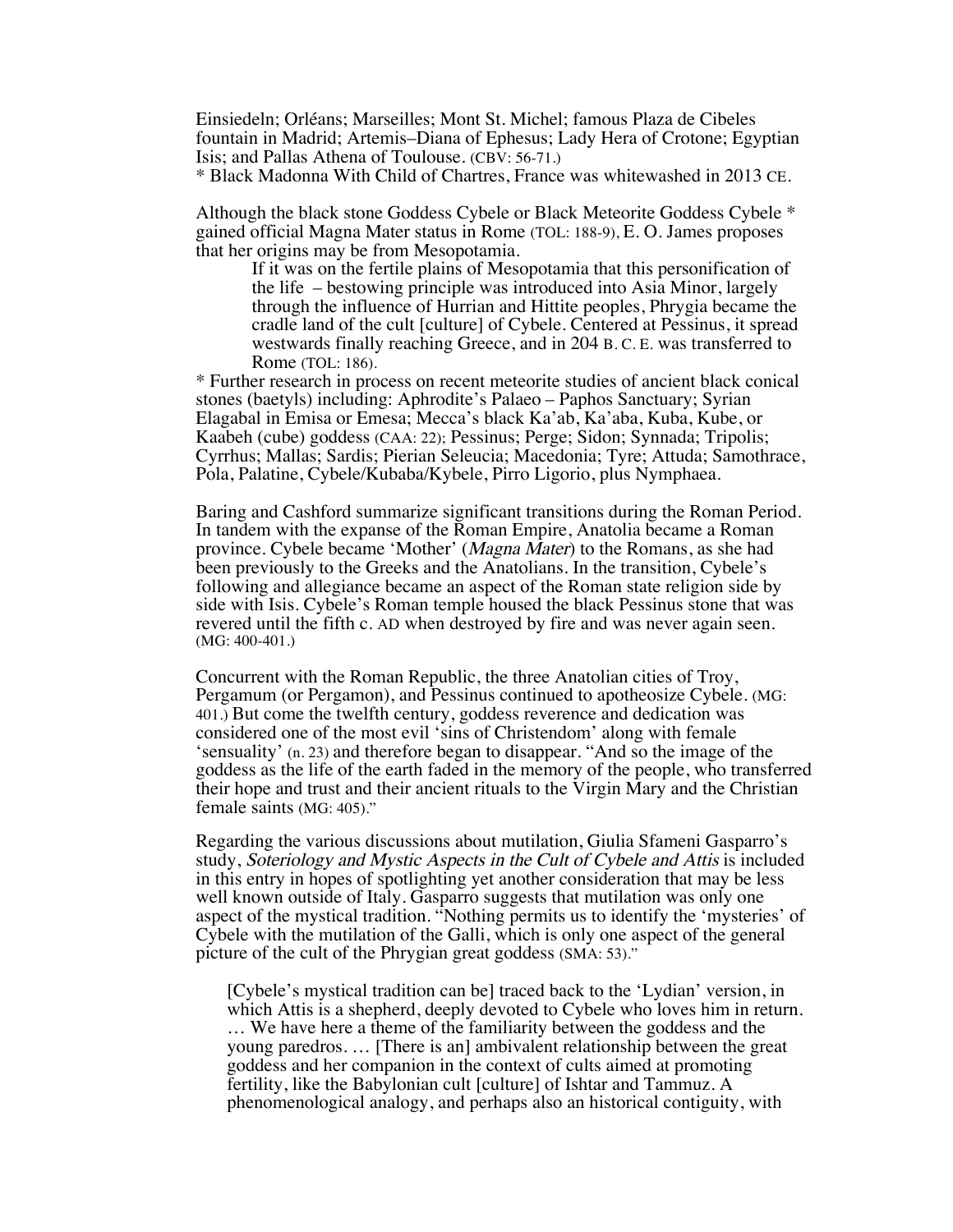such a context emerges not only from the doleful and collective character of the cult [culture], but also from its periodic recurrence: Attis is the object of annual rites of lamentation which, inaugurated by the goddess herself, are celebrated by the entire population at the arrival of the spring. The spring element of the rites confirms … Attis' vegetal connections and, more precisely, about Attis' relationship with florescent vegetation (SMA: 54).

[From the Gamos of Attis,] the cause of the character's death is also the cause of his final return to the divine mother (SMA: 55). … This god, at all events, is situated in an alternating rhythm, entailing sleep and reawakening, in a pattern of presence and absence which, in this context, is parallel to the concealment of vegetation in the winter and its reappearance in the summer (SMA: 59). … There occurs [an] interaction between the divine, cosmic and human levels in which the God and the destiny of man [?] enter into a live and deeply felt 'sympatheia' (SMA: 63).

Ecstatic rites of Cybele suggest that orgiastic activities and ecstatic trance were not uncommon and in Rome were known as the *Taurobolium* or *Crinobolium*. (MG: 405.) Also is the consideration that the "Galloi of Cybele descends in Asia Minor to the Sufi dervishes." (MG: 408.)

The Old Testament reveals that the same practices were found in Canaan. (I Kgs. 18:28). … Some vestige of these archaic ceremonies lingers in Passion Week processions in Seville, where the flagellants following the flower – bedecked floats that carry the effigies of the Virgin Mary and Jesus reflect the rituals performed in honor of Cybele and Attis. The Christian 'Holy Week' coincides with the week that formerly was dedicated to the rites of Cybele and Attis. The priestesses of Cybele were called Melissae – bees – precisely the same word as described the priestesses of Artemis and Persephone \* (MG: 406-407). \* [Also note similar rituals of castration and circumcision.]

Cybele 's Galloi Sufi dervishes:

The priests of Cybele were not her only attendants. In Phrygia the Korybantes were the counterparts of the Cretan Kouretes, who danced and set up a great clamor with their voices and musical instruments. It was believed they could bind and release men from spells, and both induce and heal madness. In Greece these priests were called *Metragyrtai*. They did not settle in one place but wandered throughout the country, in the manner of shamans. It may be that this tradition of the wandering Galloi of Cybele descends in Asia Minor to the Sufi dervishes, for the ecstatic dance, the trance, and the playing of flute and reed pipe are common to both. Throughout her history the image of Cybele is inseparable from music (MG: 407-408).

Just as many other black goddesses of the ancient world, Cybele is a dark madonna whose significance is deeply embedded in matristic traditions including the ritual return of the seasons and vegetation. (BLM; DM; CBV: MOG.)

Typically Phrygian characteristics of an annual cult [culture] with lamentations followed by manifestations of joy as the expression of the certainty that the god has 'reawakened' (SMA: 60). Religious historical comparisons may lead to the discovery of specific analogies and difference between this mythical – ritual complex and other Greek and near Eastern cults which also include a divine couple involved in a similar vicissitude (SMA: 63) [including Inanna – Dumuzi/Ishtar – Tammuz in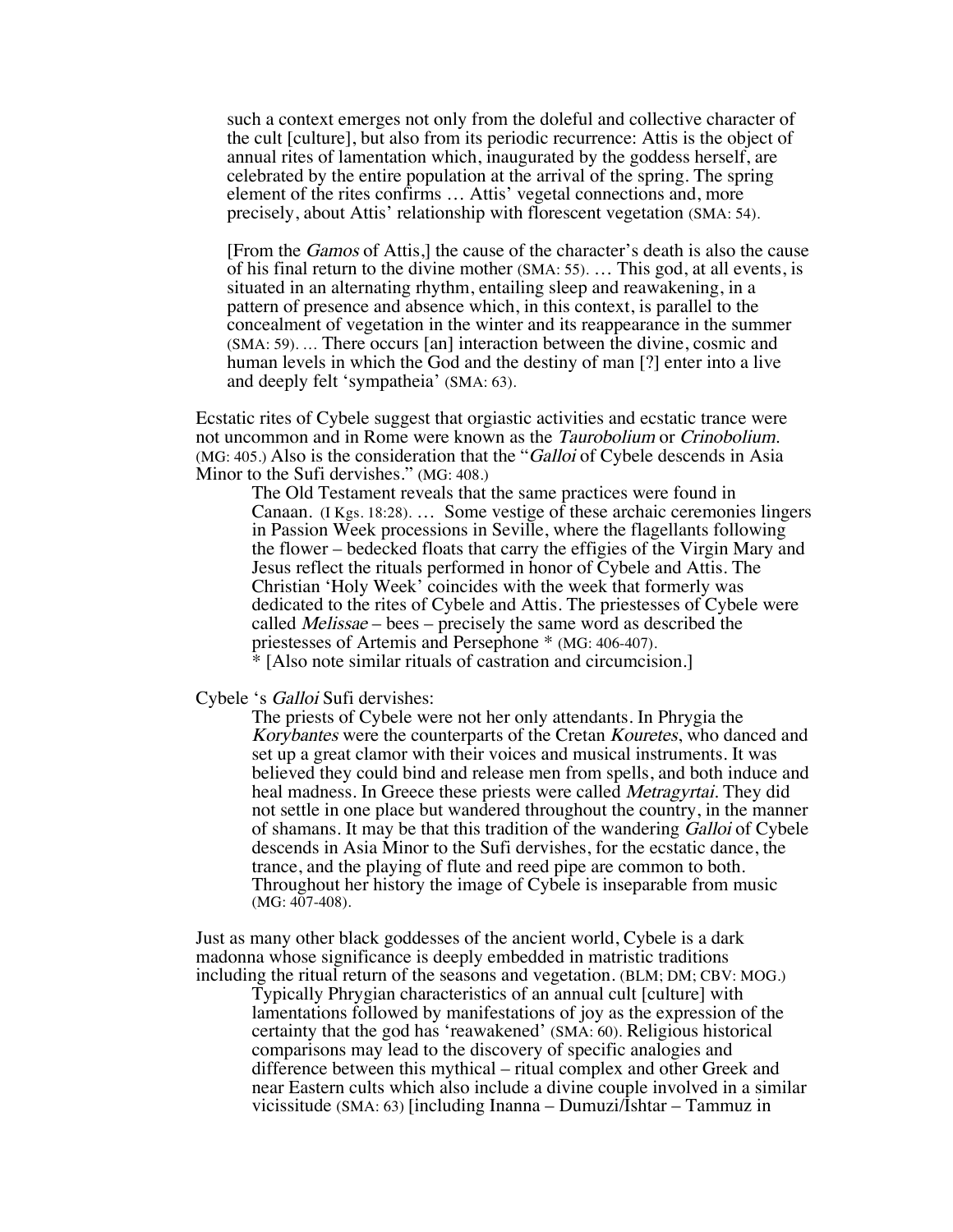Babylon; Isis– Osiris in Egypt; Aphrodite – Adonis in Syria and Greece] (SMA: 63, n. 152).

Closing thoughts include a discussion about Cybele's religion.

We have seen that in the Hellenistic period the Phrygian goddess appears as the object of a cult [culture] characterized also by esotericism and initiation, in other words a mystery connotation. In this cult [culture] however the figure of [the god] Attis does not intervene [with the] development of Cybele's religion. … It starts on the one hand from the Hellenized cult [culture] of Cybele, already naturalized in Greece by the end of the archaic era as the figure of the *Meter Theon*. This cult [culture], with enthusiastic – orgiastic aspects, undergoes an evolution in the Hellenistic period in a mystery sense [and seems to be a purely Greek phenomenon]. It is probably part of the process through which, side by side with the persistence of the ancient mysteries of Eleusis and Samothrace, the Hellenistic period sees the flourishing, or anyhow return to favour, of other cult [cultural] centers of Demeter and Cabiri which present an initiatory – esoteric structure, at the same time as the Dionysiac cult [culture] moves ever more frequently from its earlier form of the thiasoi to that of the mystery communities (SMA: 64).

As far as the cult [culture] of Cybele is concerned, the adoption of the mystery form can be interpreted, in the context of the tradition, which associates or actually assimilated the mother of the gods with Demeter, as the result of a specific influence of the Eleusinian model (SMA: 64).

The presence of Attis beside the Great mother is attested in Greece at least as early as the  $4*$  century BCE in the forms, which have already been analyzed. While the 'mystery' nature of the cult [culture] practiced by the orgeones of the Piraeus and that known to Nicander remains largely conjectural, we know of Phrygian 'mysteries' which concerned the divine couple formed by Cybele and Attis in the Roman Imperial Period both in the East and the West (SMA: 64). … These mysteries coexist [and] …define the religious historical consistency of the Phrygian mythical – ritual complex (SMA: 65).

Given Roscoe's unique cross – cultural focus, gender – variant subject expertise and extensive notes, also recommend "Priests of the Goddess" (POG) for further research of: the Corybantes and Curetes (202); eunuch priests of Artemis at Ephesus (217); Semitic Qedesh, pl. Qedeshim (217-218); Des-Demeter veneration (217); Caria Eunuchs (217); Indian Hijra (197); plus the Berdaches nascent priests of the North American Oikumene, Lakota, and Pueblo tribes. (223-224.) (POG.)

Further research on alternative gender identities or de – oedipalized practices and rituals of the Galli priests (tertium genus) of Cybele (neo-Hittite Kubaba/Phrygian Matar Kubileya (POG: 198) [or Kubeleya]) and Attis:

Roscoe, Will. "Priests of the Goddess: Gender Transgression in Ancient Religion." History of Religions 35.3 (Feb. 1996): 195-230. (POG.)

Taylor, Patrick. "The Gala and the Gallos." Anatolian Interfaces: Hittites, Greeks, and Their Neighbours: Proceedings of an International Conference on Cross-Cultural Interaction, September 17-19, 2004, Emory University, Atlanta, GA. Eds. Billie Jean Collins, Mary R. Bachvarova, and Ian Rutherford. Oxford, England: Oxbow Books, 2008. 173-180. (GATG.)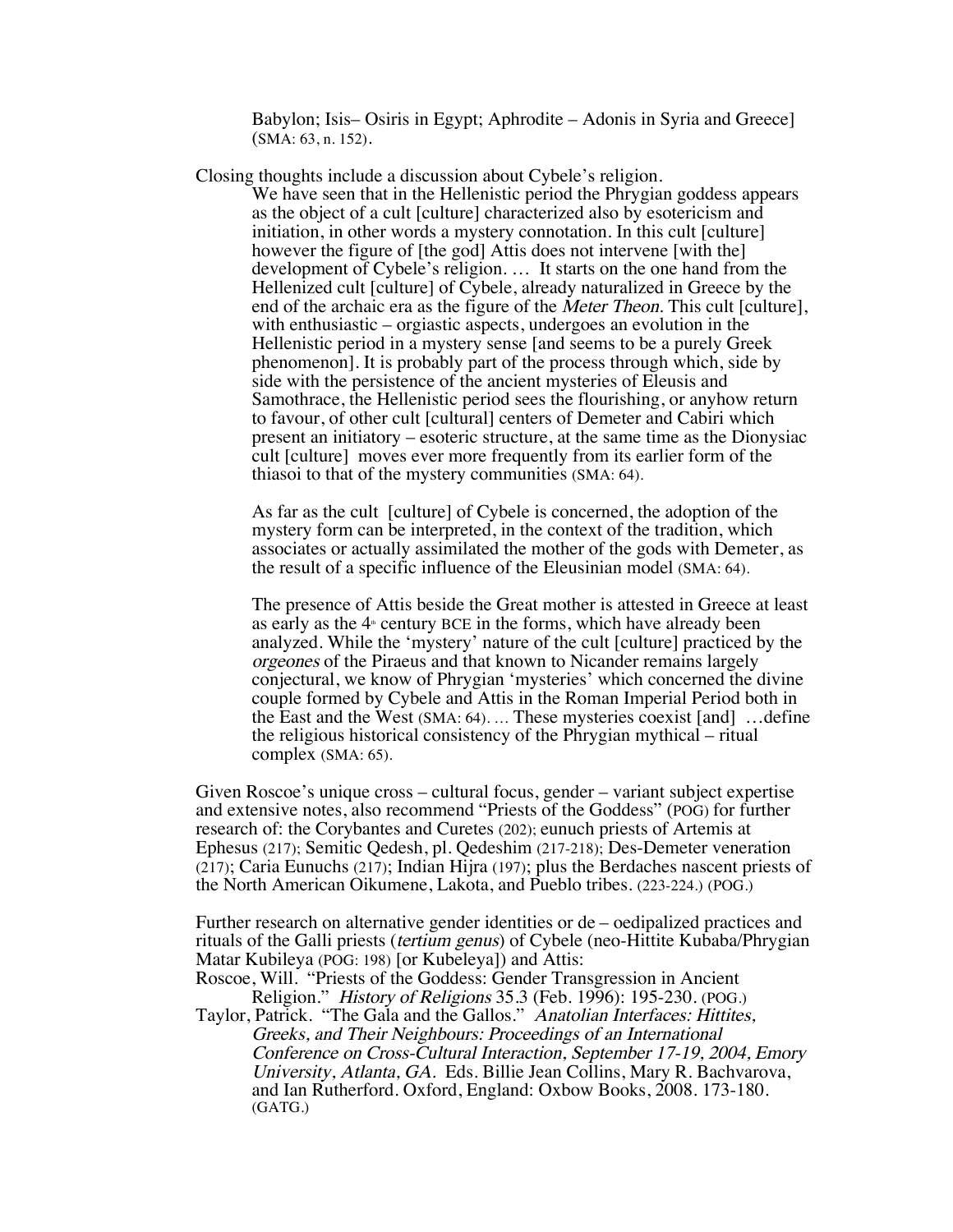An alternative interpretation of Attis – Atys includes a correlation to kingship. Although Kybele and later Phrygian Matar Cybele's consort Attis – Atys (plus Sabazius then Greek Dionysus) play a key role in the spring time resurrection and orgiastic rituals, he is not an evolving synthesis or polyform. Rather he is but one of the forms out of which kingship may have emerged. In some aspects, he reflects the relationship of Sumerian (not Semitic) Ishtar with Tammuz; Egyptian Isis with Osiris; Canaanite Anat with Baal; and Greek Aphrodite with Adonis. Haspels observes 'Attis never appears with Cybele in Phrygian times' (HP: 111). In 'La Résurrection d'Adonis,' P. Lambrechts has also shown that Attis, the consort of Cybele, does not appear as a 'resurrected' god until after A.D. 150 (EMH). Also, throughout 24 different Turkish sites plus 19 primary museums visited plus numerous smaller collections, his position remained obscure (RGS: 1400, Cybele and Buyukkale-Bogazkoy, Anatolia).

Further Attis–Atys research:

- Haspels, C. H. Emilie. The Highlands of Phrygia; Sites and Monuments. Princeton, NJ: Princeton University Press, 1971. (HP.)
- Munn, Mark. The Mother of the Gods, Athens, and the Tyranny of Asia: A Study of Sovereignty in Ancient Religion. Berkeley, CA: University of California Press, 2006. (MGA.)
- Vermaseren, Maarten J. The Legend of Attis in Greek and Roman Art. Leiden, Netherlands: E. J. Brill, 1966. (LAG.)
- $\therefore$  Cybele and Attis: The Myth and the Cult. Trans. A. M. H. Lemmers. London, England: Thames and Hudson, 1977. (CAA.)
- Vermaseren, Maarten M. J., and Eugene Lane. Cybele, Attis, and Related Cults: Essays in Memory of M. J. Vermaseren. Leiden, Netherlands: E. J. Brill, 1996. (CAR.)
- Yamauchi, Edwin M. "Easter: Myth, Hallucination, or History?" Today: (3-15-1947; 3-29-1947): (EMH: n.p.)

For a recent deconstruction of earlier works on Cybele, see Lynn E. Roller's study, In Search of God the Mother: The Cult of Anatolian Cybele. Through the utilization of archaeology, culture monuments, votive offerings, epigraphical, and literary evidence, Roller analyzes Cybele relative to numerous complex cultures including: Neolithic Çatal Hüyük; Bronze and Early Iron Age; pre-and neo-Phrygian Hittite and Urartian; plus later aspects of Pagan and Christian clashes (SGM: 2-3.)

Roller, Lynn E. In Search of God the Mother: The Cult of Anatolian Cybele. Berkeley, CA: University of California Press, 1999. (SGM.)

For the classical French research on Cybele:

Graillot, Henri. Le culte de Cybèle, Mère des dieux, à Rome et dans l'empire Romain. Paris, France: Fontemoing, 1912. (LCD.)

Further research on the various translations and interpretations of: Syrian Kubaba; Lydian Kybebe; Phrygian Kubeleya/Kybele; and Cybebe/Cybele/Cybelus:

Akurgal, Ekrem. Ancient Civilizations and Ruins of Turkey: From Prehistoric Times until the End of the Roman Empire. Tran. John Whybrow and Mollie Emre. Ankara, Turkey: Turk Tarih Kurumu Basimevi, 1969. (ACRT.)

Alvar, Jaime. Romanizing Oriental Gods: Myth, Salvation and Ethics in the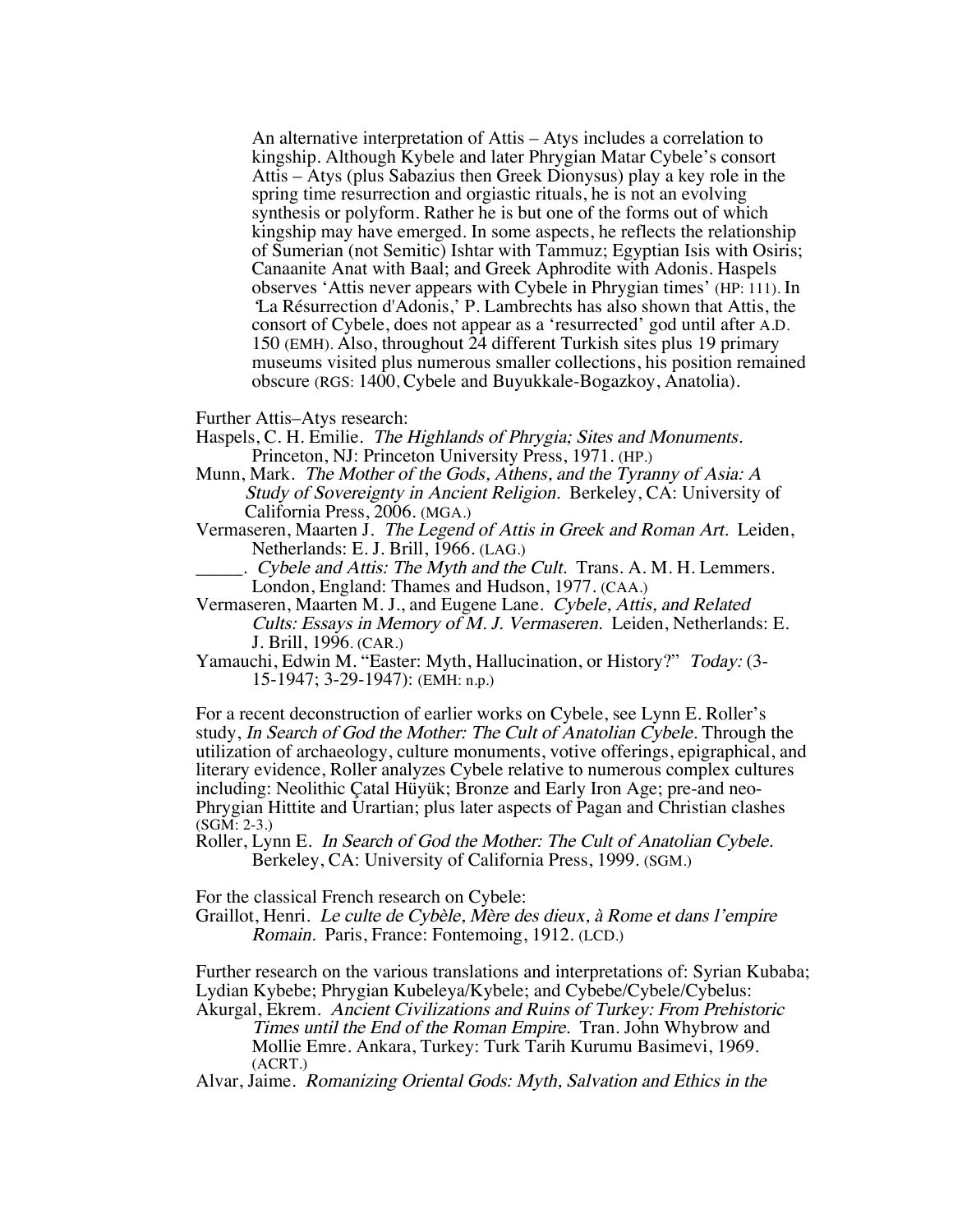Cults of Cybele, Isis and Mithras. Tran. Richard Gordon. Leiden, Netherlands: E. J. Brill, 2008. (RIOG.)

- Baring, Anne and Jules Cashford. The Myth of the Goddess: Evolution of an Image. London, England: Viking, 1991. 391-415. (MG.)
- Bryce, Trevor. The Kingdom of the Hittites. Oxford, England: Oxford University Press, 1999. (KH.)
- Collins, Billie Jean, Mary R. Bachvarova, and Ian Rutherford. Anatolian Interfaces: Hittites, Greeks, and Their Neighbours: Proceedings of an International Conference on Cross-Cultural Interaction, September 17-19, 2004, Emory University, Atlanta, GA. Oxford, England: Oxbow Books, 2008. (AIHG.)
- Diakonoff, I. M. "Women in Old Babylonia not under Patriarchal Authority." Journal of the Economic and Social History of the Orient 29.3 (Oct. 1986): 225-238. (WOB.)
- Edgu, Ferit, Ed. The Anatolian Civilizations I: Prehistoric/Hittite/Early Iron Age. Istanbul, Turkey: Turkish Ministry of Culture and Tourism, 1983. (ACI.)
- \_\_\_\_\_. The Anatolian Civilizations II: Greek/Roman/Byzantine. Trans. Nursin Asgari. Istanbul, Turkey: Turkish Ministry of Culture and Tourism, 1983. (ACII.)
- Ergener, Reşit. Anatolia, Land of Mother Goddess. Ankara, Turkey: Hittite Publications, 1988. (AL.)
- Finkelberg, Margalit. "Anatolian Languages and Indo-European Migrations to Greece." The Classical World. 91.1 (Sep.-Oct. 1997): 3-20. (ALI.)
- Hawkins, J. D. "Kubaba at Karkamiš and Elsewhere." Anatolian Studies Vol. 31 (1981): 147-176. (KKE.)
- Justus, Carol F. "Indo-Europeaization of Myth and Syntax in Anatolian Hittite: Dating of Texts as an Index." Journal of Indo-European Studies Vol. 11.1/2 (Spring-Summer 1983): 59-103. (IEMS.)
- Lanciani, Rodolfo Amedeo. New Tales of Old Rome. Boston, MA: Houghton, Mifflin and Co., 1901. (NTOR.)
- Munn, Mark. "Kybele as Kubaba in a Lydo-Phrygian Context." Paper Presented at the Cross-Cultural Conference on Hittites, Greeks and Their Neighbors in Central Anatolia. Emory University, Atlanta, GA: 2004. (KK.)
- \_\_\_\_\_. The Mother of the Gods, Athens, and the Tyranny of Asia: A Study of Sovereignty in Ancient Religion. Berkeley, CA: University of California Press, 2006. 120-124. (MGA.)
- \_\_\_\_\_. "Kybele as Kubaba in a Lydo-Phrygian Context." Anatolian Interfaces: Hittites, Greeks, and Their Neighbours: Proceedings of an International Conference on Cross-Cultural Interaction, September 17-19, 2004, Emory University, Atlanta, GA. Eds. Billie Jean Collins, Mary R. Bachvarova, and Ian Rutherford. Oxford, England: Oxbow Books, 2008. 159-164. (KKLP.)
- Rein, Mary Jane. The Cult and Iconography of Lydian Kybele. Diss. Harvard University, 1993. Ann Arbor, MI: ProQuest/UMI, 1993. (Publication Number: AAT 9412386.) (CILK.)
- Roscoe, Will. "Priests of the Goddess: Gender Transgression in Ancient Religion." History of Religions 35.3 (Feb. 1996): 195-230. (POG.)
- Sfameni, Giulia Gasparro. Soteriology and Mystic Aspects in the Cult of Cybele and Attis. Leiden, Netherlands: E. J. Brill, 1985. (SMA.)
- Showerman, Grant. The Great Mother of the Gods. Chicago, IL: Argonaut, 1969. 49-70, 92-93, 109. (GMG.)
- Vermaseren, Maarten J. Cybele and Attis: The Myth and the Cult. Trans. A. M.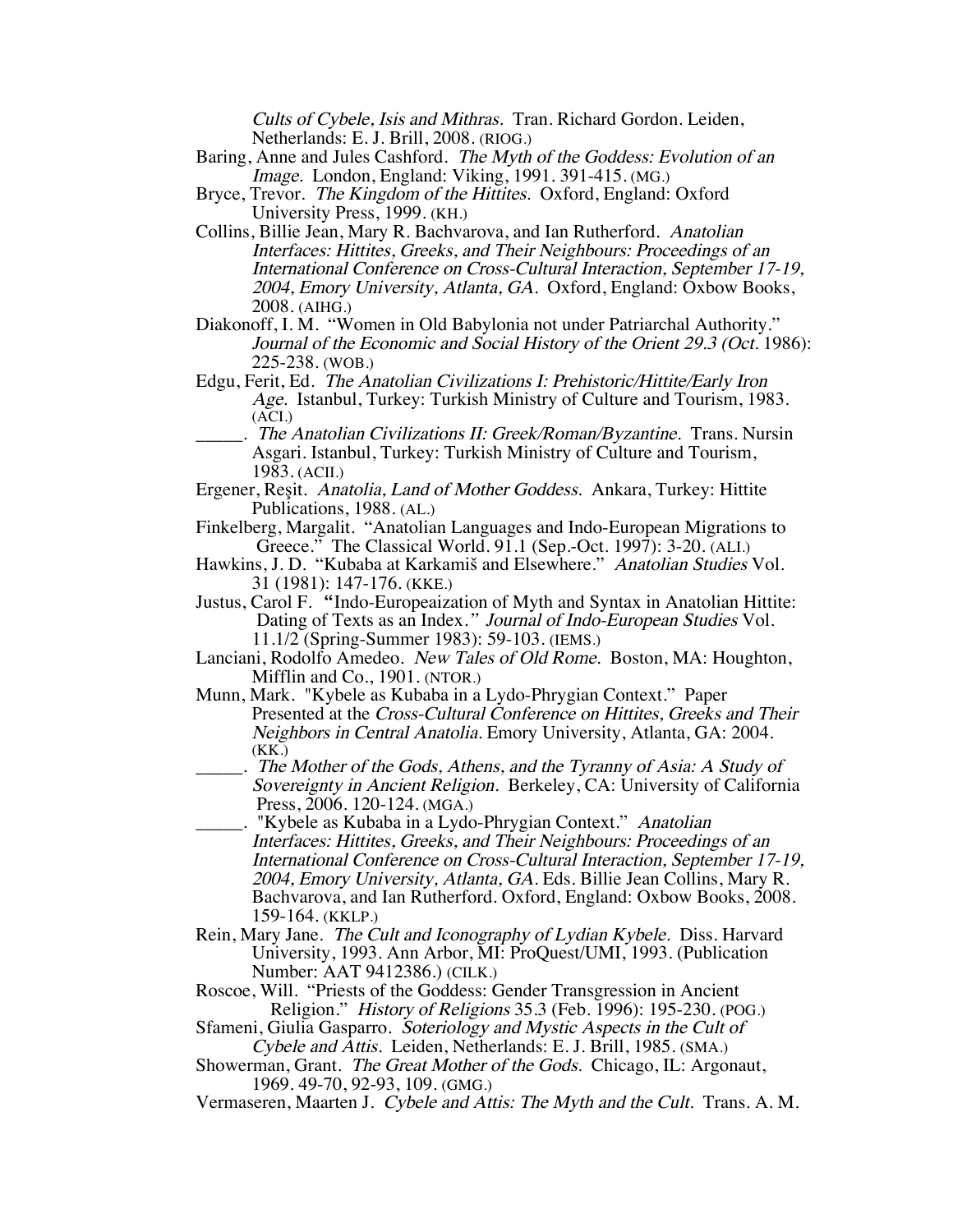H. Lemmers. London, England: Thames and Hudson, 1977. (CAA.)

Vermaseren, Maarten M. J., and Eugene Lane. Cybele, Attis, and Related Cults: Essays in Memory of M. J. Vermaseren. Leiden, Netherlands: E. J. Brill, 1996. (CAR.)

Vassileva, Maya. "Further Considerations on the Cult of Kybele." Anatolian Studies 51 (2001): 51-63. (FC.)

Further keyword research about the possible correlation of the Galli priests and Catholic clergy, includes: celibacy; castration, "priestly celibacy"; "clerical celibacy"; eunuch; priesthood; moral theology; Luther; or Calvin. Also see, Babylonian captivity of the church.

Further research of black stones from Tyana:

Vassileva, Maya. "King Midas in Southeastern Anatolia." Anatolian Interfaces: Hittites, Greeks, and Their Neighbours: Proceedings of an International Conference on Cross-Cultural Interaction, September 17-19, 2004, Emory University, Atlanta, GA. Eds. Billie Jean Collins, Mary R. Bachvarova, and Ian Rutherford. Oxford, England: Oxbow Books, 2008. 165-172. (KM.)

For further research, suggested keyword considerations include: Palatine, Cybele, Pirro Ligorio, plus Nymphaea.

Further Cybele research: 3500, Anatolia, Arinna and Other Goddesses; 3000- 2000, Anatolia Kubaba and the Hittites; 1400, Cybele and Buyukkale-Bogazkoy, Anatolia; 1184, Hittites and Trojan War; 1050-850, Kubaba and Kubat, Anatolia; 750-650, Cybele and King Midas; 588-587, Cybele's Dedication, Rome; and 200, The Great Cybele Magna Mater at Santoni Sicily. (For CE entries see: 324, St. Peter's Basilica; 432-440, Santa Maria Maggiore; 410, Cybele and Fall of Rome; 1207-1273, Rumi and Mother; and 1870, Lyon's Basilica Built Over Cybele's Pagan Temple.) (RG.)

Further research on the correlation of Cybele to the Virgin Mary: 37-48 Virgin Mary and Pagan Goddesses. (RG.)

Further Kubaba/Kybele/Cybele research: 3500, Anatolia, Arinna and Other Goddesses; 3000-2000, Anatolia Kubaba and the Hittites; 1400, Cybele and Buyukkale-Bogazkoy, Anatolia; 1184, Hittites and Trojan War; 1050-850, Kubaba and Kubat, Anatolia; 750-650, Cybele and King Midas; 588-587, Cybele's Dedication, Rome; 200, The Great Cybele Magna Mater at Santoni Sicily; and 200, Greece and Pergamon, Anatolia. (RGS.) (For CE entries see: 37- 48, Mary and Pagan Goddesses; 324, St. Peter's Basilica; 432-440, Santa Maria Maggiore; 410, Cybele and Fall of Rome; 1207-1273, Rumi and Mother; and 1870, Lyon's Basilica Built Over Cybele's Pagan Temple.) (RG.)

Further Anatolian plus Hittite research: 7250-6150, Çatal Hüyük, Anatolia (Central Turkey); 7100-6300, Cathedra Goddess of the Beasts, Çatal Hüyük, Anatolia; 7040-3500, Hacilar, Anatolia; 4400-2500, Kurgan Invasions Bring Catastrophic Destruction to Old Europe; 4000, Alaca Hüyük, Anatolia; 3500, Anatolia, Arinna, and Other Goddesses; 3000, Founding of Troy; 3000-2000, Anatolia, Kubaba and the Hittites; 2500, Troy, Anatolia; 2000, Anatolia; 2000, Indo-European Tribes; 1790-1700, Goddess of Kultepe, Anatolia; 1450-1260, Hattusa and Yazilikaya, Anatolia; 1400, Cybele and Buyukkale-Bogazkoy, Anatolia; 1320, Palestine - Assyria - Exodus of Hebrews from Egypt; 1260,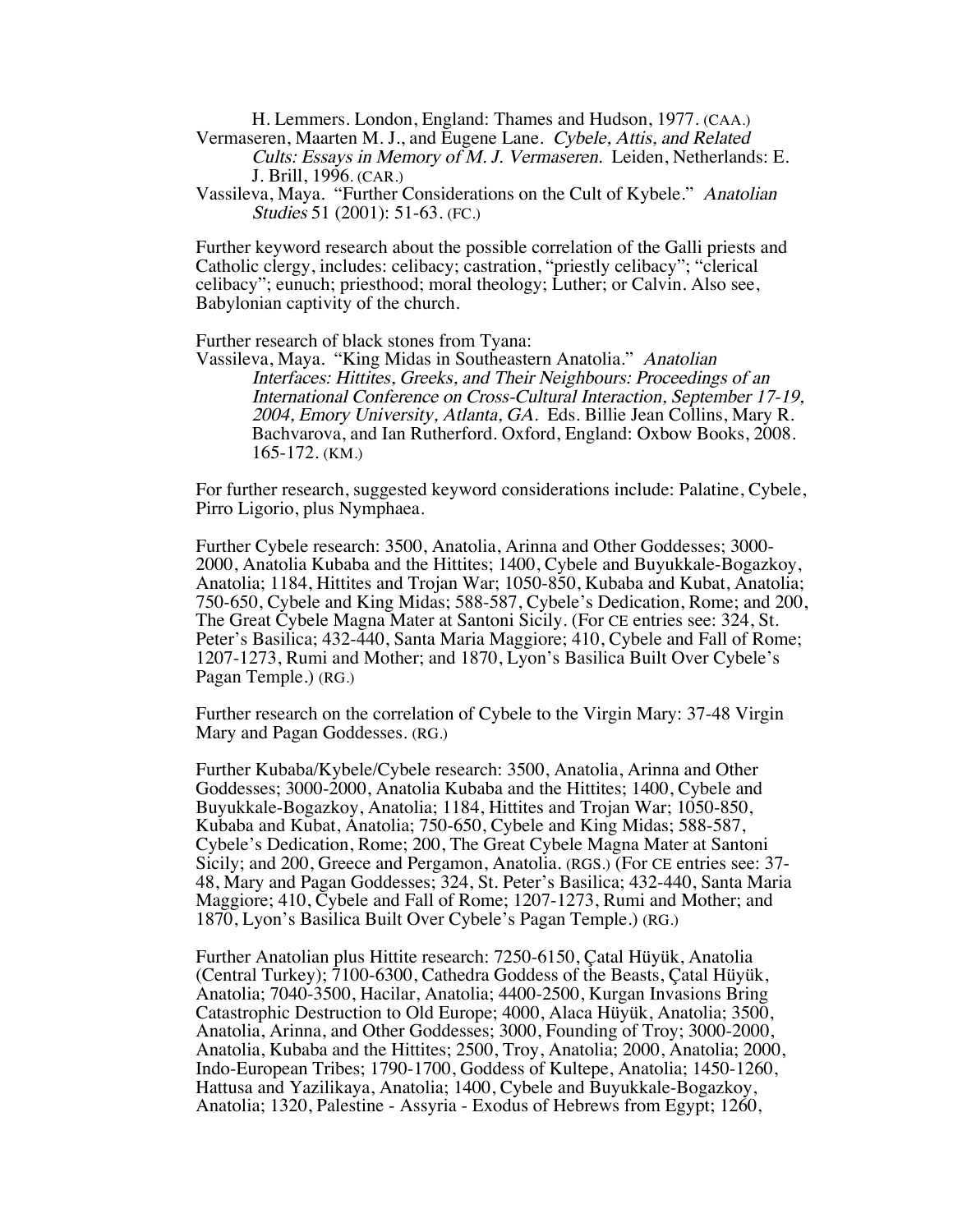Hittites, Anatolia; 1200, Perge, Anatolia; 1200-1000, Phrygians in Anatolia: 1184, Hittites and Trojan War, c. 1200; 1100-800, Mediterranean Dark Ages; 1050-850, Kubaba and Kubat, Anatolia; 750-650, Cybele and King Midas, Anatolia; 650- 550, Anatolia; 630-620, Goddess Kore, Izmir Turkey; 588-587, Cybele's Dedication, Rome; 585-300, Lydia Replaces Phrygia, Anatolia; 282-263, Demeter's Priene Temple, Anatolia; 200, The Great Cybele: Magna Mater at Santoni Sicily; and 200, Greece and Pergamon, Anatolia. (RGS.) (For CE entries see: 324, St. Peter's Basilica; 432-440, Santa Maria Maggiore; 410, Cybele and Fall of Rome; 1207-1273, Rumi and Mother; and 1870, Lyon's Basilica Built Over Cybele's Pagan Temple.) (RG.)

Further Dark Mother Goddesses research: 3,000,000, Overview of Hominid Evolution Including Dark Mothers and Later Migrations; 500,000-300,000, Dark Mother Tan-Tan; 280,000-250,000, The Berekhat Ram Figure; 70,000, Blombos Cave and V Shaped Engraving; 50,000, African Homo Sapiens Migrations and Matrilineal Motherline; 40,000, Har Karkom; 30,000-25,000, Aurignacian Age; 30,000-25,000, Goddess of Willendorf, Austria; 26,000, Grimaldi Caves; 25,000- 20,000, Gravettian Age; 25,000, Caravanserai, Trade Routes, and Dark Mothers; 25,000-20,000, Goddess of Laussel; 23,000, Austrian Goddess of Lespugue; 10,000, Grotta dell'Addaura; 7000, Jericho, Canaan Palestine: Mesolithic to Neolithic; 7000, Hieros Gamos; 6000, Sicilians to Malta; 5200, Malta and Gozo; 4700, Dolmens; 2200, Nahariyah and Ashrath-Yam; 1900-1800, Dawning of the African Alphabet and the Aniconic Goddess Triangle; 800, Tanit; 800, Carthage, Africa, the Goddess Tanit and Sacrifice; 750-650, Cybele and King Midas, Anatolia; 664-525, Neith and the Black Virgin Mary Temple at Sais, Egypt; 600, Goddess Kaabou at Petra, Jordan plus Mecca, Saudi Arabia; 400, Cathedra Goddess Isis; and 370, Isis and Philae, Egypt. (RGS.)

IMAGE: ILLUSTRATION OF CYBELE'S TEMPLE: PALATINE, ROME. IMAGE © GSA. DESCRIPTION: ILLUSTRATION OF CYBELE'S BLACK STONE TEMPLE DEDICATION AT THE METROON ON THE PALATINE HILL ROME. SLIDE LOCATION , SHEET , ROW , SLEEVE , SLIDE # , BCE. ON LOCATION: NOTE 1: FIELDWORK PROJECT PHOTO NOTE: ILLUSTRATION TBD, CHRISI KARVONIDES' TEAM.

IMAGE: ENTHRONED CYBELE IN HER LION – DRAWN BRONZE CHARIOT: PHRYGIA, (ANATOLIA) TURKEY.

PHOTO: © GSA. DESCRIPTION, PHRYGIAN CYBELE ENTHRONED IN HER LION– DRAWN BRONZE CHARIOT. (MG: 401, FIG. 8.) SLIDE LOCATION CYBELE, SHEET 1, ROW 1, SLEEVE 2, SLIDE 2,  $2^{\omega}$  C. BCE. IT\_CYB\_S1\_R1\_SL2\_S2.jpg SHOT ON LOCATION: MUSEUM OF NATURAL HISTORY: NEW YORK, NY. NOTE 1:

A GRAECO – PERSIAN – ANATOLIAN FUSION OCCURS IN LYDIA IN THE ASSIMILATION OF ANAHITA, THE PERSIAN GODDESS OF FERTILIZING WATERS, TO CYBELE AND TO ARTEMIS EPHESIA. FROM THIS BLENDING, CYBELE IS KNOWN AS METER ANAHITA, ARTEMIS ANAHITA, OR THE PERSIAN ARTEMIS (FOG: 208). (SOURCE: ENTRY ABOVE.)

NOTE 2: ALSO SEE ASPHODEL LONG'S WEB SITE ON CIIS LIBRARY'S WEB PAGE. NOTE 3: FIELDWORK PROJECT 1993.

IMAGE: MELISSAE/ARTEMIS/CYBELE PLUS BEE COIN: EPHESUS, TURKEY. PHOTO: © GSA. DESCRIPTION: COIN OF MELISSAE/ARTEMIS/CYBELE PLUS BEE, EPHESUS, TURKEY. SLIDE LOCATION TURKEY, SHEET 97, ROW 3, SLEEVE 1, SLIDE #Bg18, BCE. CO\_TUR\_S97\_R3\_SL1\_SBg18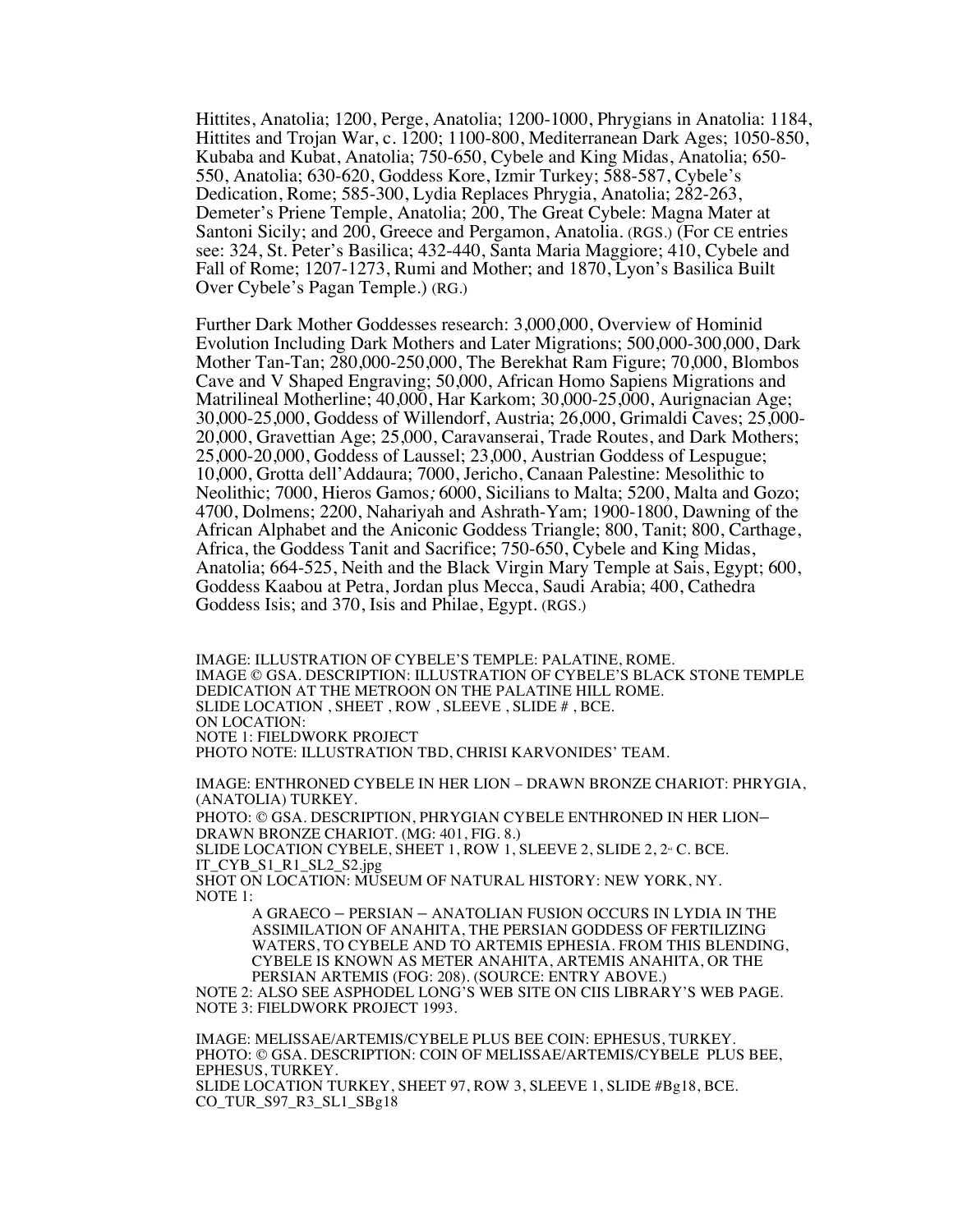SHOT ON LOCATION: EPHESUS MUSEUM (EFES MUZESI): SELCUK, (ANATOLIA) TURKEY.

NOTE 1: "THE PRIESTESSES OF CYBELE WERE CALLED MELISSAE – BEES – PRECISELY THE SAME WORD AS DESCRIBED THE PRIESTESSES OF ARTEMIS AND PERSEPHONE (MG: 406-407)." NOTE 2 : FIELDWORK PROJECT 1986.

IMAGE: SEAL OF CYBELE WITH EARS OF CORN: (ANATOLIA) TURKEY. PHOTO: © GSA. DESCRIPTION: LIKE DEMETER, CYBELE WAS ALSO AN ANCIENT EARTH – GODDESS. ON THE SEAL IS RAISED (KA) ARMS OR HORN OF CONSECRATION, TWO TRIANGLES AND CYBELE'S SYMBOL, STALKS OF CORN. \* (SMA: 84-85, ff. 2.)

SLIDE LOCATION CYBELE, SHEET 1, ROW 4, SLEEVE 1, SLIDE #2, BCE. IT\_CYB\_S1\_R4\_SL1\_S2.j.pg

SHOT ON LOCATION.

NOTE 1: \* OF THE GREAT MOTHER CYBELE'S VARIOUS ICONOGRAPHY, STALKS OF CORN ARE A COMMON AGRARIAN SYMBOL. (SMA: 84-85.) NOTE 2: IN BENKO'S THEOLOGICAL DISCUSSION ABOUT CYBELE'S INFLUENCE

ON MARIOLOGY, CYBELE OF ALL GREEK AND ROMAN GODDESSES PLAYS A KEY ROLE AS "VIRGIN MOTHER." (TVG: 264.)

NOTE 3: "CYBELE WAS GUARANTOR OF NATURAL FERTILITY AND AGRARIAN RHYTHMS (SMA: 84-85, 87-90; RGS)." (SOURCE: ENTRY ABOVE.) NOTE 4: FIELDWORK PROJECT 1986.

PHOTO NOTE: ILLUSTRATION TBD, CHRISI KARVONIDES' TEAM.

IMAGE: EARTH – GODDESS CYBELE/DEMETER (GE-METER). PHOTO: © GSA. DESCRIPTION: SEATED (CATHEDRA) GOLD DEMETER WITH CORNUCOPIA.

SLIDE LOCATION FRANCE, SHEET 1, ROW 2, SLEEVE 2, SLIDE #6, BCE. CO\_FRA\_S1\_R2\_SL2\_S6.jpg

SHOT ON LOCATION: MUSÉE DU LOUVRE: PARIS, FRANCE.

NOTE 1: CYBELE AS DEMETER (GE–METER) WERE BOTH EARTH GODDESSES OR GENETRIXES REPRESENTING "TELLURIC FECUNDITY AND WERE WORSHIPPED AS FERTILITY DEITIES." (TVG: 210-211.) (SOURCE: ENTRY ABOVE.) NOTE 2:

THE GREAT FESTIVAL OF THESMOPHORIA, DURING THE MONTH OF PYANEPSION, WAS ALSO DEDICATED TO DEMETER. THIS CELEBRATION WAS RESTRICTED TO WOMEN, AND HERE AGAIN, CAKES WERE THE CULTIC SACRIFICIAL OFFERINGS (TVG: 175).

NOTE 3: FIELDWORK PROJECT 1980-1989.

IMAGE: CYBELE'S WOMB – SPARK: (ANATOLIAN) TURKISH SEAL. PHOTO: © GSA. DESCRIPTION: ON THE BACKSIDE OF CYBELE'S SEAL IS THE ICONOGRAPHY OF THE SUN – OR – WHAT IS DISCUSSED IN RE-GENESIS AS A WOMB – SPARK, (ANATOLIA) TURKEY. SLIDE LOCATION CYBELE, SHEET 1, ROW 4, SLEEVE 3, SLIDE #3, BCE. IT\_CYB\_S1\_R4\_SL3\_S3.jpg

SHOT ON LOCATION: (ANATOLIA) TURKEY.

NOTE 1 WOMB – SPARK. "QUICKENING-THE WOMB OF DEATH MADE FERTILE FOR NEW LIFE (COG: 30)." \*

NOTE 2:

\* THIS METAMORPHIC RE-GENESIS OF THE LIFE – DEATH – AND – REGENERATION PROCESS IS AN 'AWAKENING TO' AND 'CELEBRATION OF' THE COMPLETE AND ETERNAL CYCLES OF LIFE – ALONG WITH – THE ETERNAL CYCLES OF THE SEASONS (RGS).

NOTE 3: FIELDWORK PROJECT 1986.

PHOTO NOTE: ILLUSTRATION TBD, CHRISI KARVONIDES' TEAM.

IMAGE: SUN OR WOMB – SPARK: SHABAKA STONE, EGYPT. PHOTO: © GSA. DESCRIPTION: SUN BURST OR SUN RAYS, SHABAKA STONE, EGYPT. SLIDE LOCATION EGYPT, ADDENDUM 4, ROW 3, SLEEVE 4, SLIDE #21, 710 BCE. CO\_EGY\_AD4\_R3\_SL4\_S21.jpg